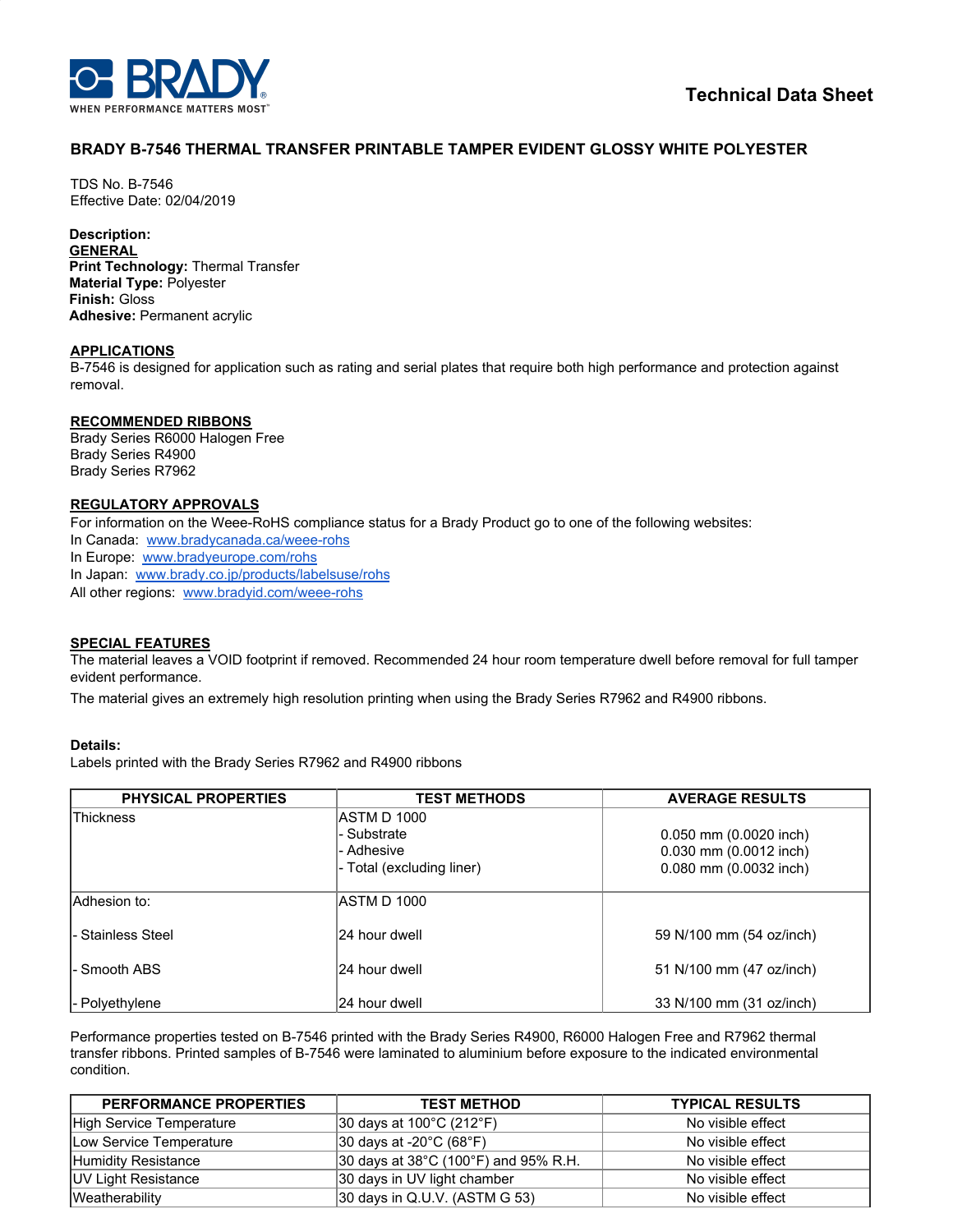| Abrasion Resistance | Method 5306 US Fed. Test 191A<br>100 Cycles |                              |
|---------------------|---------------------------------------------|------------------------------|
|                     | $ R-7962$ (CS 10, 250g/arm)                 | No visible effect            |
|                     | R-4900 (CS 10, 250g/arm)                    | Text faded but still legible |
|                     | R-6000HF (CS 10, 250g/arm)                  | Text faded but still legible |

The tamper evident VOID pattern of B-7546 was retained after exposure to all of the listed conditions.

## **PERFORMANCE PROPERTIES CHEMICAL RESISTANCE**

Samples printed with the Brady Series R7962, R4900 and R6000 Halogen Free thermal transfer ribbons. Samples laminated to aluminum panels and allowed to dwell 24 hours prior to testing. Test conducted at room temperature. Testing consisted of 5 cycles of 10 minute immersions in the specified test fluid followed by a 30 minute recovery period. After final immersion, samples rubbed 10 times with cotton swab saturated with test fluid.

| <b>CHEMICAL REAGENT</b>              | SUBJECTIVE OBSERVATION OF VISUAL CHANGE |                                       |                                       |                                        |
|--------------------------------------|-----------------------------------------|---------------------------------------|---------------------------------------|----------------------------------------|
|                                      | <b>EFFECT TO LABEL</b><br><b>STOCK</b>  | R4900                                 | R6000 Halogen Free                    | R7962                                  |
| Water                                | N.V.E.                                  | N.V.E.                                | N.V.E.                                | N.V.E.                                 |
| <b>Isopropanol</b>                   | N.V.E.                                  | N.V.E.                                | N.V.E.                                | N.V.E. w/o rub<br>S.F. w/ rubbing      |
| Acetone                              | SL. Flaking                             | S.F. w/o rubbing                      | N.V.E. w/o rub<br>S.F. w/rubbing      | N.V.E. w/o rubbing<br>S.F. w/ rubbing  |
| Methyl Ethyl Ketone                  | SL. Flaking                             | S.F. w/o rubbing                      | N.V.E. w/o rub,<br>S.F. w/ rubbing    | N.V.E. w/o rubbing<br>S.F. w/ rubbing  |
| Toluene                              | N.V.E.                                  | N.V.E. w/o rubbing<br>S.F. w/ rubbing | N.V.E w/o rubbing,<br>S.F. w/ rubbing | N.V.E. w/o rubbing<br>SL.F. w/ rubbing |
| 1,1,1-trichloroethane                | N.V.E.                                  | N.V.E. w/o rubbing<br>S.F. w/ rubbing | Obsolete                              | N.V.E.                                 |
| Ethanol                              | N.V.E.                                  | N.V.E.                                | N.V.E.                                | N.V.E. w/o rubbing<br>S.F. w/ rubbing  |
| Alcoholic Mixture*                   | N.V.E.                                  | N.V.E.                                | N.V.E.                                | N.V.E.                                 |
| Diesel                               | N.V.E.                                  | N.V.E.                                | N.V.E.                                | N.V.E.                                 |
| Gasfuel (unleaded)                   | N.V.E.                                  | N.V.E. w/o rubbing<br>S.F. w/ rubbing | N.V.E.                                | N.V.E.                                 |
| Sulfuric Acid (10%)                  | N.V.E.                                  | N.V.E.                                | N.V.E.                                | N.V.E.                                 |
| Sodium Hydroxide<br>(10%)            | N.V.E.                                  | N.V.E.                                | N.V.E.                                | N.V.E.                                 |
| Natrium Chloride (10%)               | N.V.E.                                  | N.V.E.                                | N.V.E.                                | N.V.E.                                 |
| Skydrol <sup>®</sup> 500 B 4         | N.V.E.                                  | S.F. w/o rubbing                      | N.V.E. w/o rubbing,<br>S.F. w/rubbing | N.V.E. w/o rubbing<br>S.F. w/ rubbing  |
| Mineral Oil                          | N.V.E.                                  | N.V.E.                                | N.V.E.                                | N.V.E.                                 |
| Motor Oil (Power<br>Ultralub 14W/40) | N.V.E.                                  | N.V.E.                                | <b>Not Tested</b>                     | N.V.E.                                 |
| n-Hexane                             | N.V.E.                                  | N.V.E.                                | Not Tested                            | N.V.E.                                 |

| <b>CHEMICAL REAGENT</b> | SUBJECTIVE OBSERVATION OF VISUAL CHANGE |                                       |                                          |
|-------------------------|-----------------------------------------|---------------------------------------|------------------------------------------|
|                         | <b>EFFECT TO LABEL STOCK</b>            | R4900                                 | R7962                                    |
| <b>Water</b>            | N.V.E.                                  | N.V.E.                                | IN.V.E.                                  |
| Isopropanol             | N.V.E.                                  | N.V.E.                                | $N.V.E.$ w/o rub<br>S.F. w/ rubbing      |
| <b>Acetone</b>          | SL. Flaking                             | S.F. w/o rubbing                      | $N.V.E.$ w/o rubbing<br>S.F. w/ rubbing  |
| Methyl Ethyl Ketone     | SL. Flaking                             | S.F. w/o rubbing                      | $N.V.E.$ w/o rubbing<br>$S.F. w$ rubbing |
| Toluene                 | N.V.E.                                  | N.V.E. w/o rubbing<br>S.F. w/ rubbing | $N.V.E.$ w/o rubbing<br>SL.F. w/ rubbing |
| 1,1,1-trichloroethane   | N.V.E.                                  | N.V.E. w/o rubbing<br>S.F. w/ rubbing | N.V.E.                                   |
| Ethanol                 | N.V.E.                                  | N.V.E.                                | N.V.E. w/o rubbing<br>$S.F. w$ rubbing   |
| Alcoholic Mixture*      | N.V.E.                                  | N.V.E.                                | N.V.E.                                   |
| <b>Diesel</b>           | N.V.E.                                  | N.V.E.                                | N.V.E.                                   |